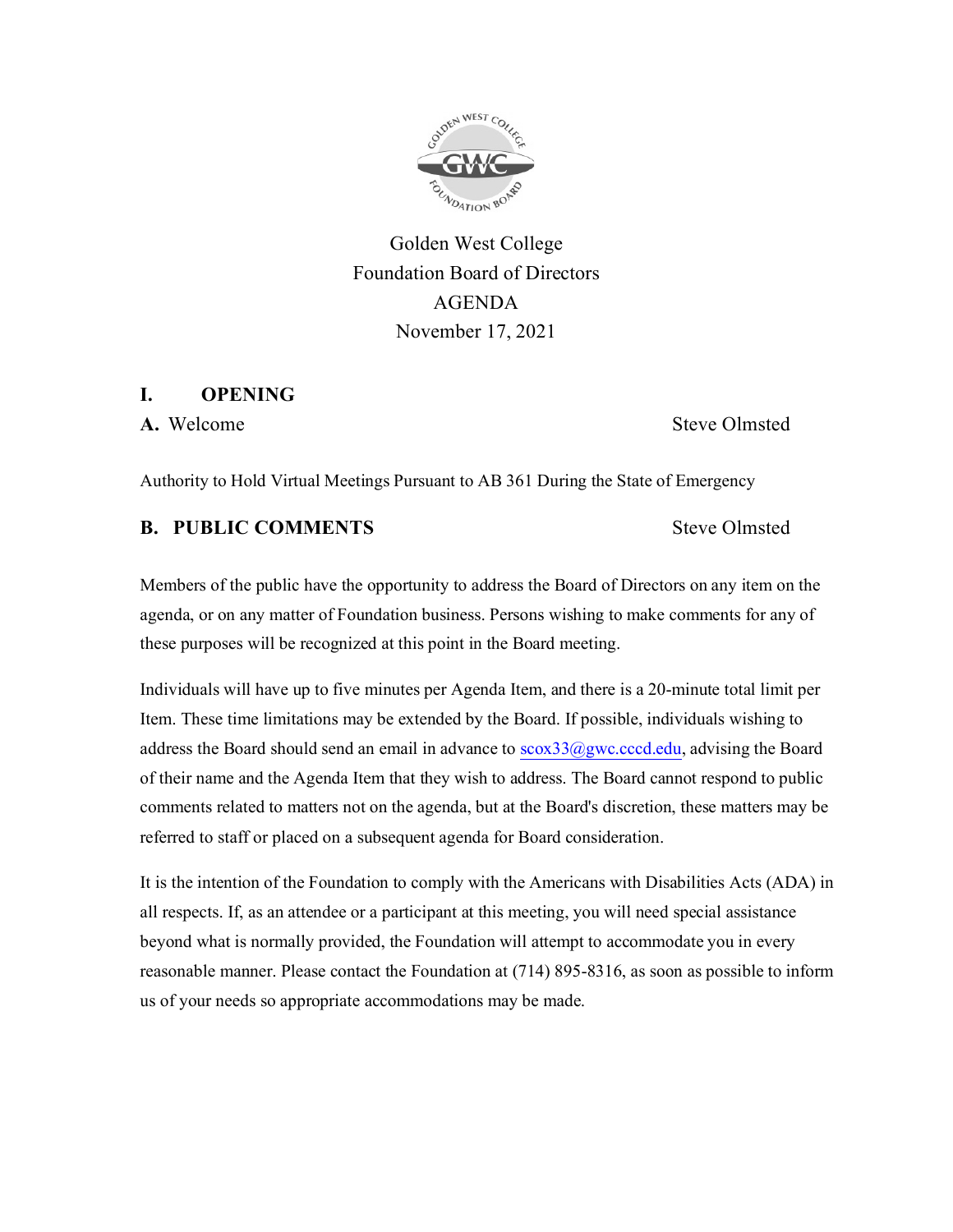#### **II. ACTION**

| A. Approval of Minutes, 9/29/2021      |
|----------------------------------------|
| <b>B.</b> Treasure Report              |
| <b>C.</b> Investment Report            |
| <b>D.</b> Ratification of Expenditures |
|                                        |

## **III. REPORTS**

| <b>A.</b> President's Report & Update | Tim McGrath  |
|---------------------------------------|--------------|
| <b>B.</b> ASGWC Report                | Kaly Mendoza |
| <b>C.</b> Foundation Report           | Bruce Berman |
|                                       |              |

## **IV. CLOSING**

Future Board Meetings via Zoom  $\omega$  10:30 AM – Instructions to be emailed prior. **If the District approves in-person meetings to be held during the year the schedule will change accordingly.**

**2022 Meeting Dates: Outlook meeting requests have been sent for the following dates: 01/26, 03/23, 05/25, 07/27, 09/28, 11/16.**

# **[Join Zoom Meeting](https://cccd-edu.zoom.us/j/98579148155?from=addon)**

- One tap mobile: US: [+16699006833,,98579148155#](tel:+16699006833,,98579148155) or [+13462487799,,98579148155#](tel:+13462487799,,98579148155)
- Meeting URL: <https://cccd-edu.zoom.us/j/98579148155?from=addon>
- Meeting ID: 985 7914 8155

## **Join by Telephone**

**Steve Olmsted** Paul Wisner Paul Wisner Paul Wisner